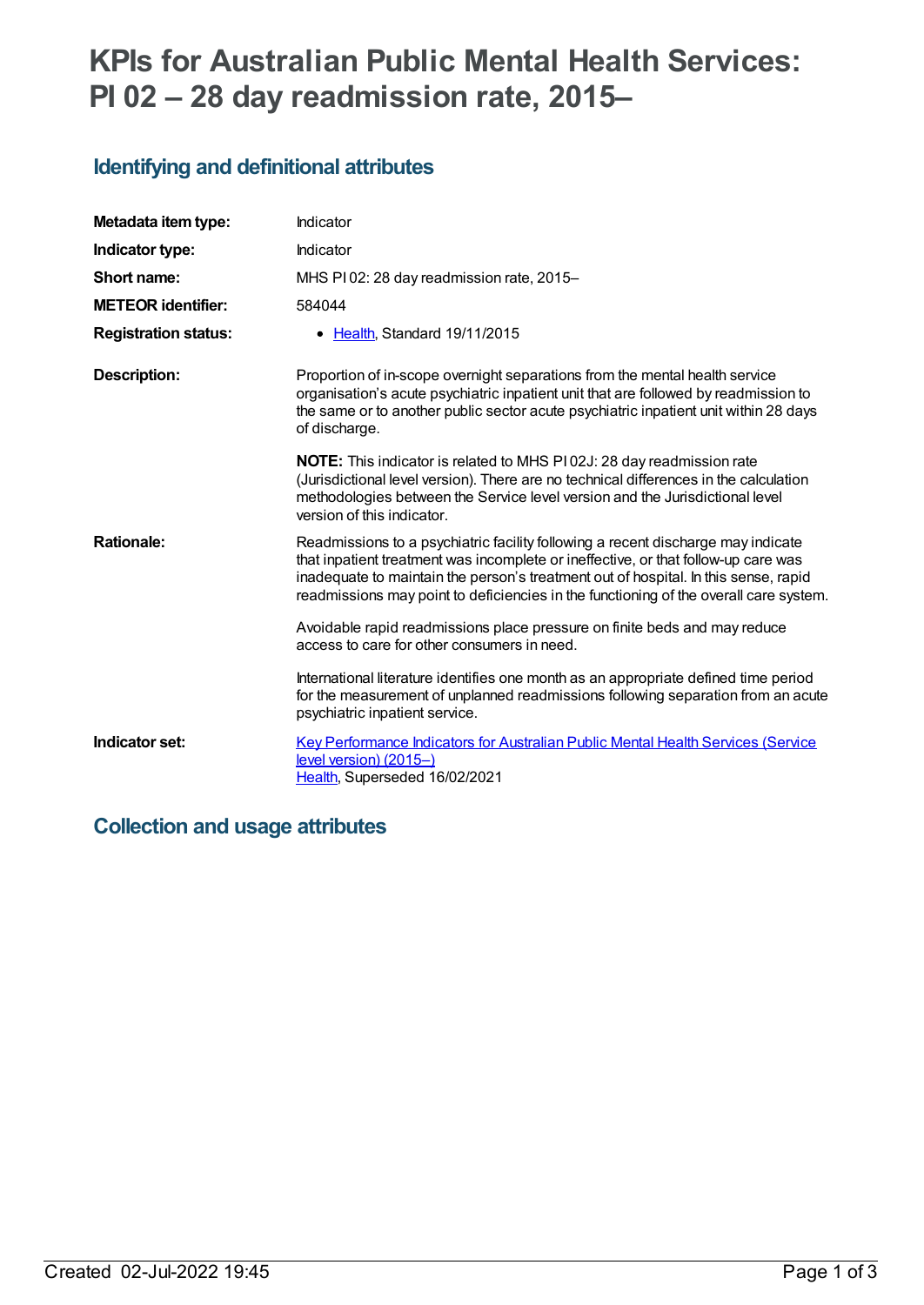| <b>Computation description:</b> | Coverage/Scope:                                                                                                                                                                                                                                                                                                                                                                                                                                                                                                                                                                                                                                                                                                                                                                                                                                                                                                                                                                                                                                                                                                                                                                                                                |
|---------------------------------|--------------------------------------------------------------------------------------------------------------------------------------------------------------------------------------------------------------------------------------------------------------------------------------------------------------------------------------------------------------------------------------------------------------------------------------------------------------------------------------------------------------------------------------------------------------------------------------------------------------------------------------------------------------------------------------------------------------------------------------------------------------------------------------------------------------------------------------------------------------------------------------------------------------------------------------------------------------------------------------------------------------------------------------------------------------------------------------------------------------------------------------------------------------------------------------------------------------------------------|
|                                 | All public mental health service organisations acute psychiatric inpatient units.                                                                                                                                                                                                                                                                                                                                                                                                                                                                                                                                                                                                                                                                                                                                                                                                                                                                                                                                                                                                                                                                                                                                              |
|                                 | The following separations are excluded:                                                                                                                                                                                                                                                                                                                                                                                                                                                                                                                                                                                                                                                                                                                                                                                                                                                                                                                                                                                                                                                                                                                                                                                        |
|                                 | • Same day separations;<br>• Statistical and change of care type separations;<br>• Separations that end by transfer to another acute or psychiatric hospital;<br>• Separations that end by death, left against medical advice/discharged at own<br>risk;<br>• Separations where length of stay is one night only and procedure code for<br>Electroconvulsive therapy (ECT) is recorded.                                                                                                                                                                                                                                                                                                                                                                                                                                                                                                                                                                                                                                                                                                                                                                                                                                        |
|                                 | Methodology:                                                                                                                                                                                                                                                                                                                                                                                                                                                                                                                                                                                                                                                                                                                                                                                                                                                                                                                                                                                                                                                                                                                                                                                                                   |
|                                 | • Readmission is considered to have occurred if the person is admitted to any<br>public acute psychiatric inpatient unit within the state/territory. Consequently,<br>a state-wide unique patient identifier is required for accurate construction of<br>this indicator.<br>For the purpose of this indicator, when a mental health service organisation<br>$\bullet$<br>has more than one unit of a particular admitted patient care program, those<br>units should be combined.<br>• The categorisation of the admitted patient unit is based on the principal<br>purpose(s) of the admitted patient care program rather than the care type of<br>individual consumers.<br>• The following ECT procedure codes are relevant for the excluded separations<br>specified above:<br>○ ACHI 5 <sup>th</sup> edition (2006–2008) use ICD-10 procedure codes 93340-02<br>and 93340-43.<br>○ ACHI 6 <sup>th</sup> and 7 <sup>th</sup> editions (2008 to current) use ICD-10 procedure<br>codes 93341-00 to 93341-99.<br>○ ACHI 5 <sup>th</sup> , 6 <sup>th</sup> and 7 <sup>th</sup> editions (2006 to current) Electroconvulsive<br>therapy Block 1907 may be selected to capture all data regardless of<br>code changes over time. |
| <b>Computation:</b>             | (Numerator + Denominator) x 100                                                                                                                                                                                                                                                                                                                                                                                                                                                                                                                                                                                                                                                                                                                                                                                                                                                                                                                                                                                                                                                                                                                                                                                                |
| Numerator:                      | Number of in-scope overnight separations from the mental health service<br>organisation's acute psychiatric inpatient unit(s) occurring within the reference<br>period, that are followed by a readmission to the same or another acute psychiatric<br>inpatient unit within 28 days.                                                                                                                                                                                                                                                                                                                                                                                                                                                                                                                                                                                                                                                                                                                                                                                                                                                                                                                                          |
| Denominator:                    | Number of in-scope overnight separations from the mental health service<br>organisation's acute psychiatric inpatient unit(s) occurring within the reference<br>period.                                                                                                                                                                                                                                                                                                                                                                                                                                                                                                                                                                                                                                                                                                                                                                                                                                                                                                                                                                                                                                                        |
| Disaggregation:                 | Service variables: Target population.                                                                                                                                                                                                                                                                                                                                                                                                                                                                                                                                                                                                                                                                                                                                                                                                                                                                                                                                                                                                                                                                                                                                                                                          |
|                                 | Consumer attributes: Diagnosis, age, SEIFA, remoteness, Indigenous status,<br>involuntary status.                                                                                                                                                                                                                                                                                                                                                                                                                                                                                                                                                                                                                                                                                                                                                                                                                                                                                                                                                                                                                                                                                                                              |

### **Representational attributes**

| <b>Representation class:</b> | Percentage    |
|------------------------------|---------------|
| Data type:                   | Real          |
| Unit of measure:             | Service event |

## **Indicator conceptual framework**

| <b>Framework and</b> | <b>Effective</b> |
|----------------------|------------------|
| dimensions:          |                  |
|                      | Continuous       |